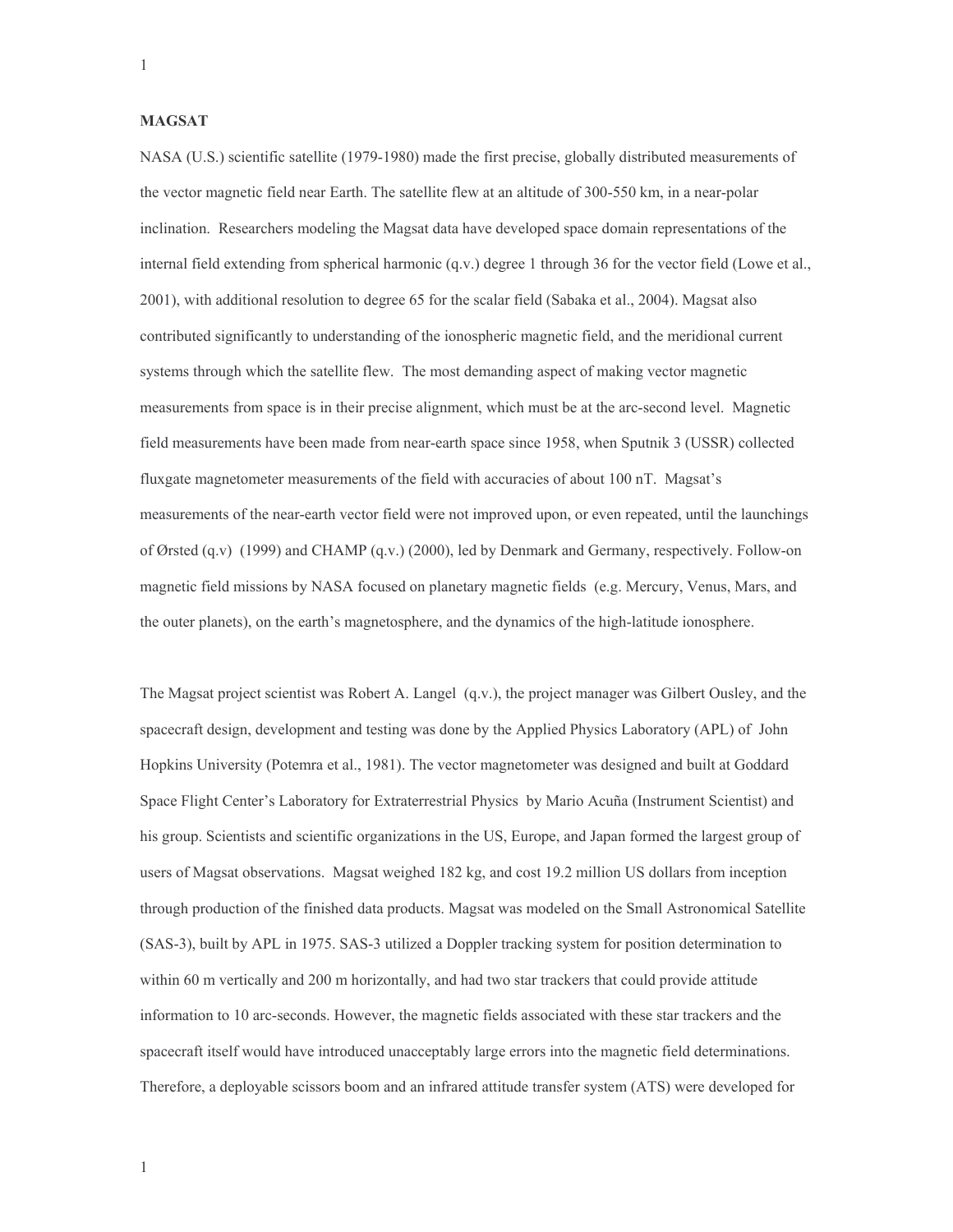Magsat that put the scalar and vector magnetometers six meters away from the star trackers, and the body of the spacecraft (Figure 1). The deployable boom was designed, developed, and tested by APL, and the attitude transfer system was based on one used for submarines and adapted for Magsat by the Barnes Engineering Company. The sun-synchronous orbit of Magsat, resulting in a sampling of the magnetic field only at dawn and dusk local time, was a compromise dictated by the carrying capacity of the Scout launch vehicle. The chosen orbit, and mission lifetime (Oct, 1979 through June, 1980) allowed for a maximum exposure of the fixed solar array to the sun, a near-constant thermal environment, and a fixed flight attitude that allowed the star trackers to always face away from the earth.

The orientation of the vector magnetometer was determined, at 0.25 s intervals, using the two star cameras. If only one star camera was tracking an identified star, a precision sun sensor immediately adjacent to the vector magnetometer was used instead. Jumps in the vector data of 10-15 nT can occur at locations where the method of determining the orientation of the vector magnetometer changes. The system for transferring the attitude determined by the star camera on the spacecraft body to the vector magnetometer on the end of the boom involved two optical systems, one for pitch and yaw (utilizing a plane mirror), and a second for roll (using a dihedral mirror). As predicted, the system for measuring roll had the largest errors, estimated at about 8 times the pitch/yaw error.



Figure 1. Line drawing of Magsat, its orientation, and critical systems. The roll axis is along the orbital velocity vector, the yaw axis is vertical, and the pitch axis completes the orthogonal coordinate system.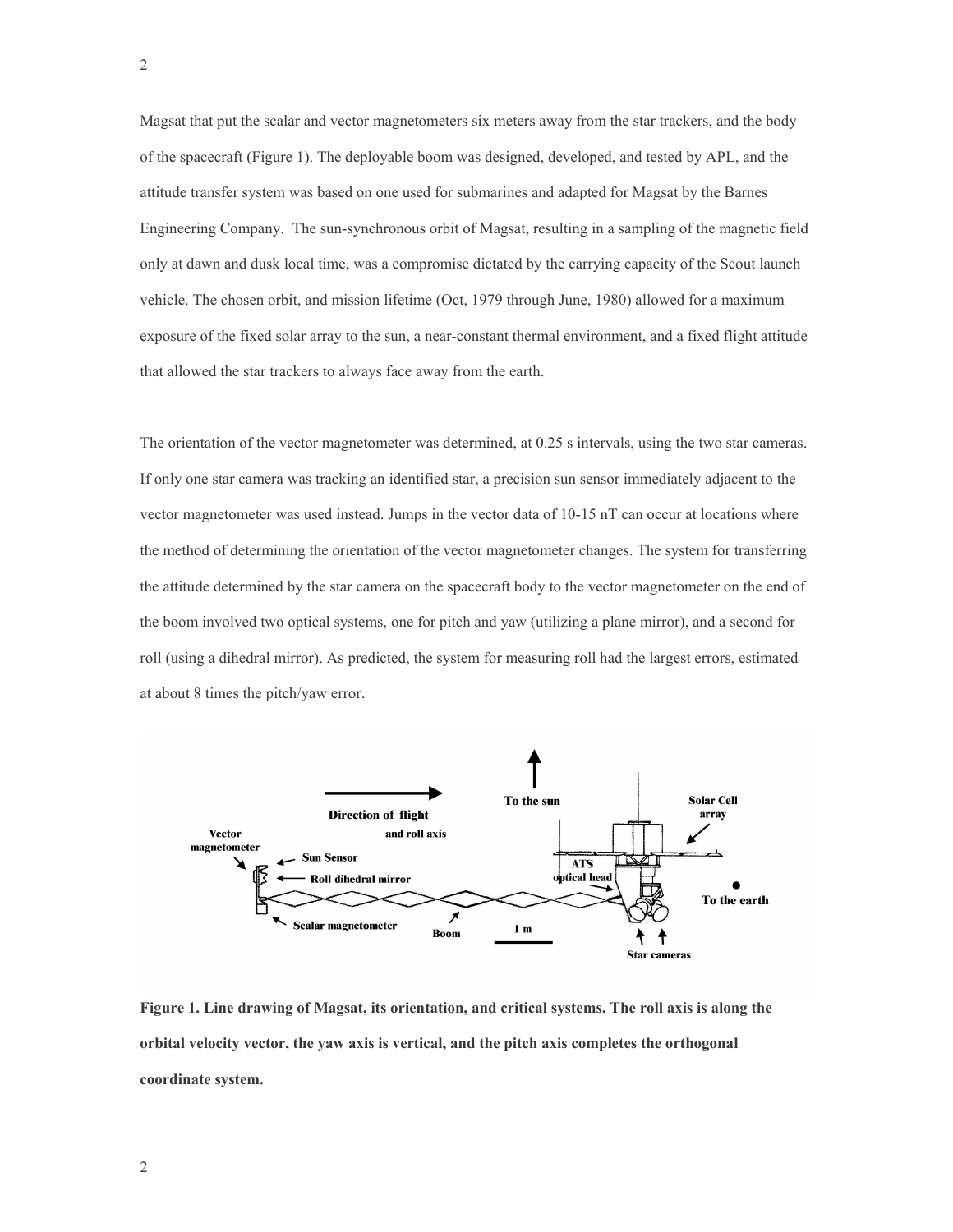Magsat carried both scalar and vector magnetometers. The scalar magnetometer, a two-sensor, cesium 133 vapor optically pumped magnetometer, was used to calibrate the vector magnetometer. The two-sensor arrangement was chosen to minimize null zones, where the magnetometers are incapable of sensing the ambient field. In practice, intermittent noise in the cesium lamp excitation circuits caused the tracking filters to lose lock, and reduced the amount of data returned to well below the nominal 8 Hz rate. System errors in the determination of the scalar field were 0.5 to 1.5 nT. The vector instrument was a triaxial fluxgate magnetometer with a dynamic range of +-2000 nT, and digitally controlled current sources to increase its range to +-64000 nT. The vector instrument sampled the ambient field 16 times/second with a resolution of +-0.5 nT. Each of the three orthogonal sensors was wound with platinum wire on a highly permeable toroidal magnetic core. The sensors were mounted on a stable ceramic block and temperature controlled to minimize alignment shifts with respect to the reference mirrors of the attitude transfer system.

Each observation has associated with it an attitude uncertainty, and details on the sensors that were used to calculate the attitude (Langel et al., 1981). The mission requirements specified that the three axes of the vector magnetometer be determined within 60 arc-seconds, although in practice it was often known within 20 arc-seconds, corresponding to an attitude error of 5 nT. A detailed error budget can be found in Langel and Hinze (1998) as Table 3.4. The observations can be accessed (as daily files) at the ftp server (ftp.spacecenter.dk/data/magnetic-satellites/Magsat) of the Danish National Space Center

## **Bibliography**

Langel, R., Berbert, J., Jennings, T., and Horner, R., 1981, Magsat Data Processing: a Report for Investigators, NASA Technical Memorandum 82160.

Langel, R.A., and Hinze, W.J., 1998, The Magnetic Field of the Earth's Lithosphere: The Satellite Perspective, Cambridge: Cambridge University Press.